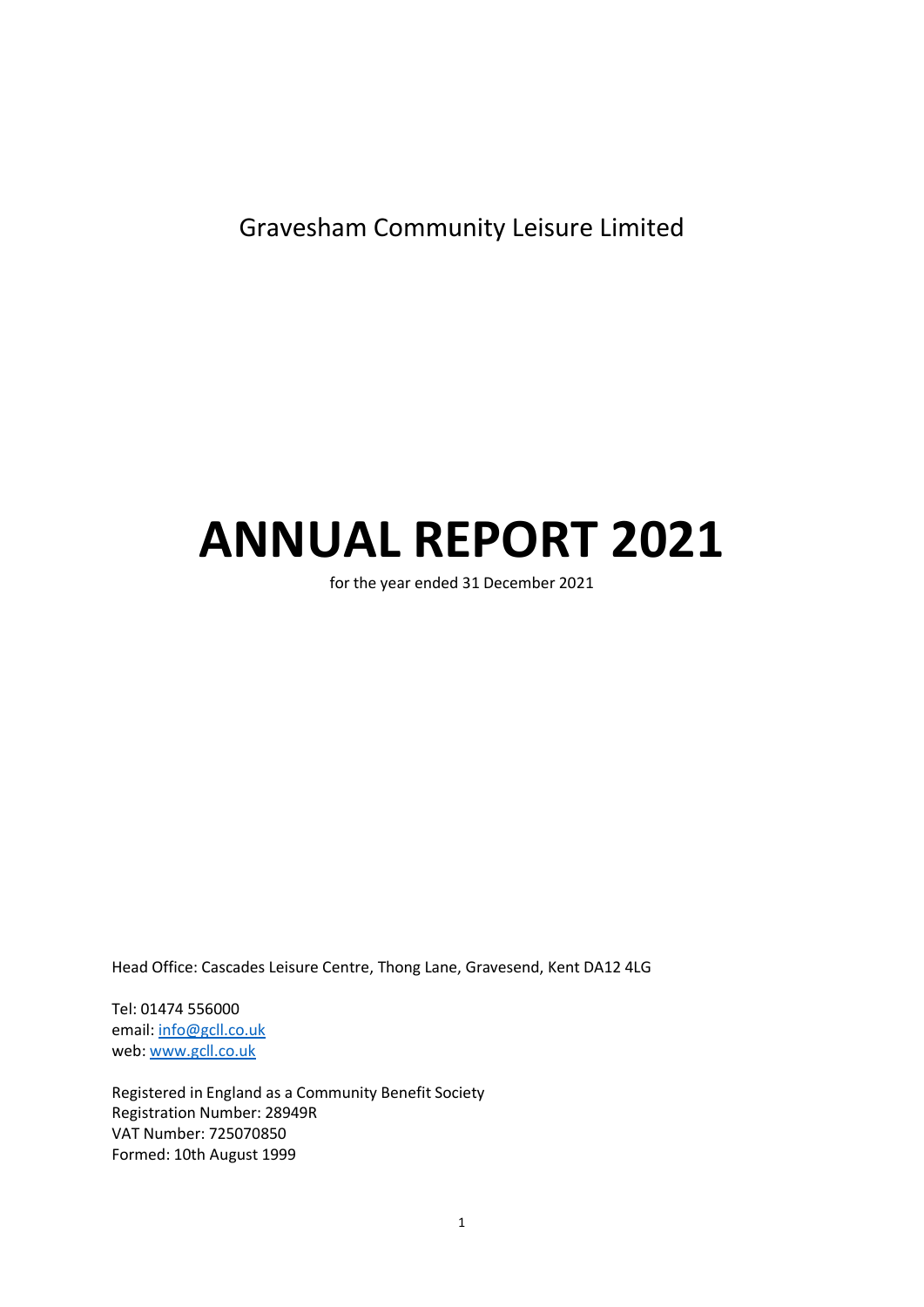# **Contents**

| Page 3 | Foreword |
|--------|----------|
|        |          |

| Page 4 | Who we are |
|--------|------------|
|        |            |

- Page 4 Our Vision Our Mission
- Page 4 Working with our Key Partners
- Page 4 Management Board
- Page 5 Senior Staffing Structure
- Page 5 2021 Performance
- Page 7 The Years Ahead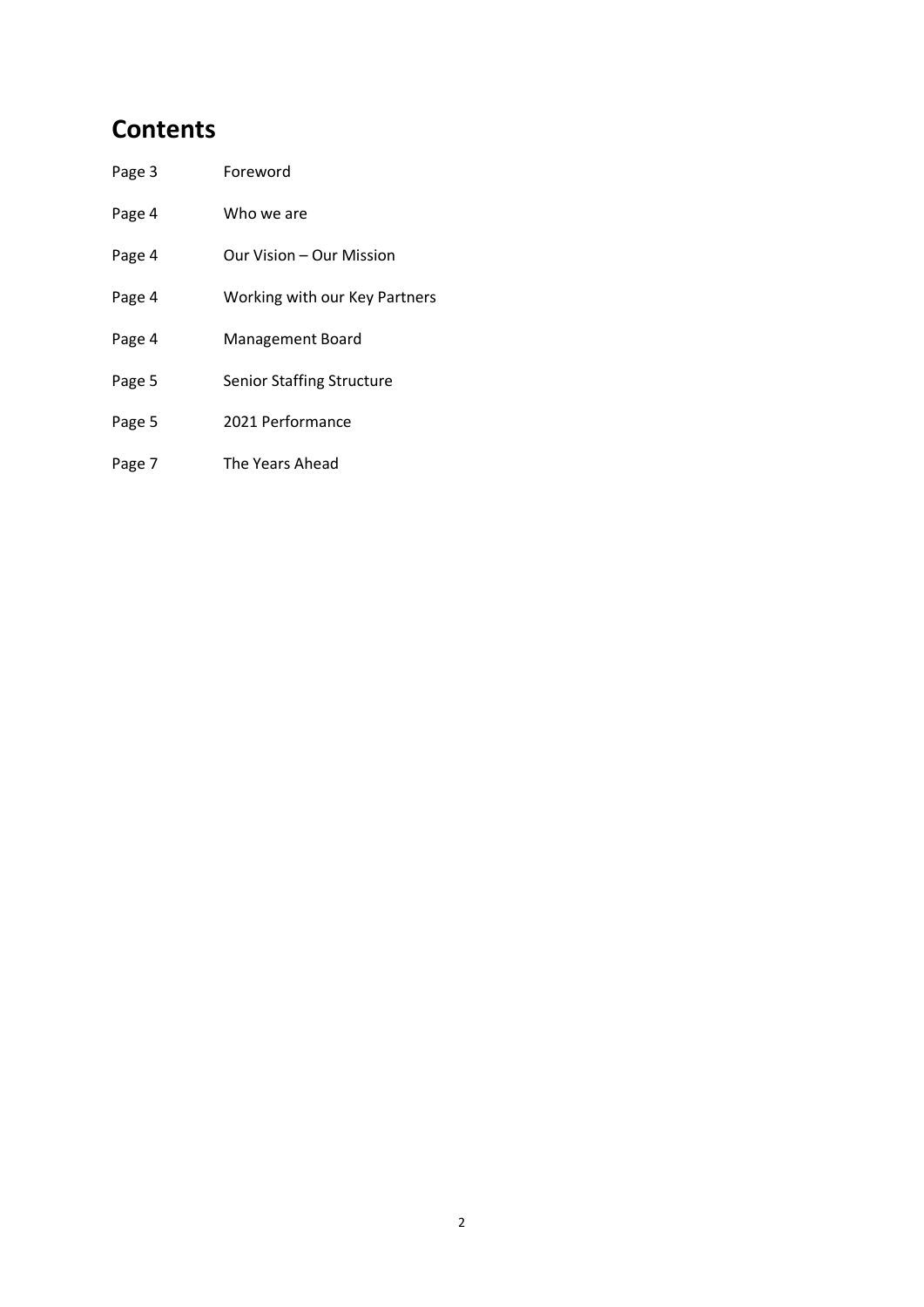# **Foreword**

Reflecting on 2021, I believe it has been the most challenging year that GCLL has faced in its 22-year long history. The COVID-19 pandemic, for the second year running, brought disruption and uncertainty to our business and to all our customers, colleagues, partners, and suppliers.

In responding to these challenges, we have been guided by our values as a business and stayed true to our vision of improving the health of our local communities through our nutritional, exercise, and mindfulness approach.

## **COVID-19**

Our response to COVID-19 has consistently focused on giving our customers every opportunity, when allowed, to safely participate in their chosen leisure activity and to ensure our colleagues could work confidently at their place of work. It has been a hugely difficult time, but every person at GCLL rose to the challenge and went above and beyond to help each other and our communities, and I am very proud of the role everybody has played during these troubled times.

### **Business performance**

The business has shown incredible resilience and agility throughout 2021, albeit reliant on grant applications, an insurance business interruption claim, and the continued support, both financially and morally, from our partners, particularly throughout extended periods the leisure centres have been enforced to be closed.

The return of customers to our swimming pools and sports halls has been very positive with the Cascades leisure pool at 98% compared to 2019. With health and fitness members and weekly swimming lessons returning at a level of 57% and 78% respectively, and with customer perception of the leisure centres always improving, this gives me confidence that the future looks very bright.

There have been many challenges that we have overcome, and I certainly do not underestimate the further challenges we will inevitably have to face throughout 2022, and possibly beyond, but we will continue to navigate the changes ahead. But overall, we have maintained a strong and positive presence whilst serving our local communities with the broadest range of leisure activities locally to help them improve their health.

## **Looking ahead**

In the coming months, we will continue to manage the ongoing impact of COVID-19, broaden even further our activity and quality service programmes, and develop our technology capabilities for the benefit of our customers. This will be achieved, in no small part, by the hard work of our colleagues and our great relationships with our partners and suppliers.

And with Gravesham Borough Council's announcement of a £34m investment for the replacement of one of our leisure centres – Cascades – GCLL is hugely excited to offer its expertise and experience to help provide this modern leisure facility that will best serve the local community needs.

Finally, I would like to thank everyone at GCLL for going the extra mile this year, which I am sure will continue for the years ahead, for building a stronger business and serving customers a little better every day.

#### **Robert Swain** - **Managing Director**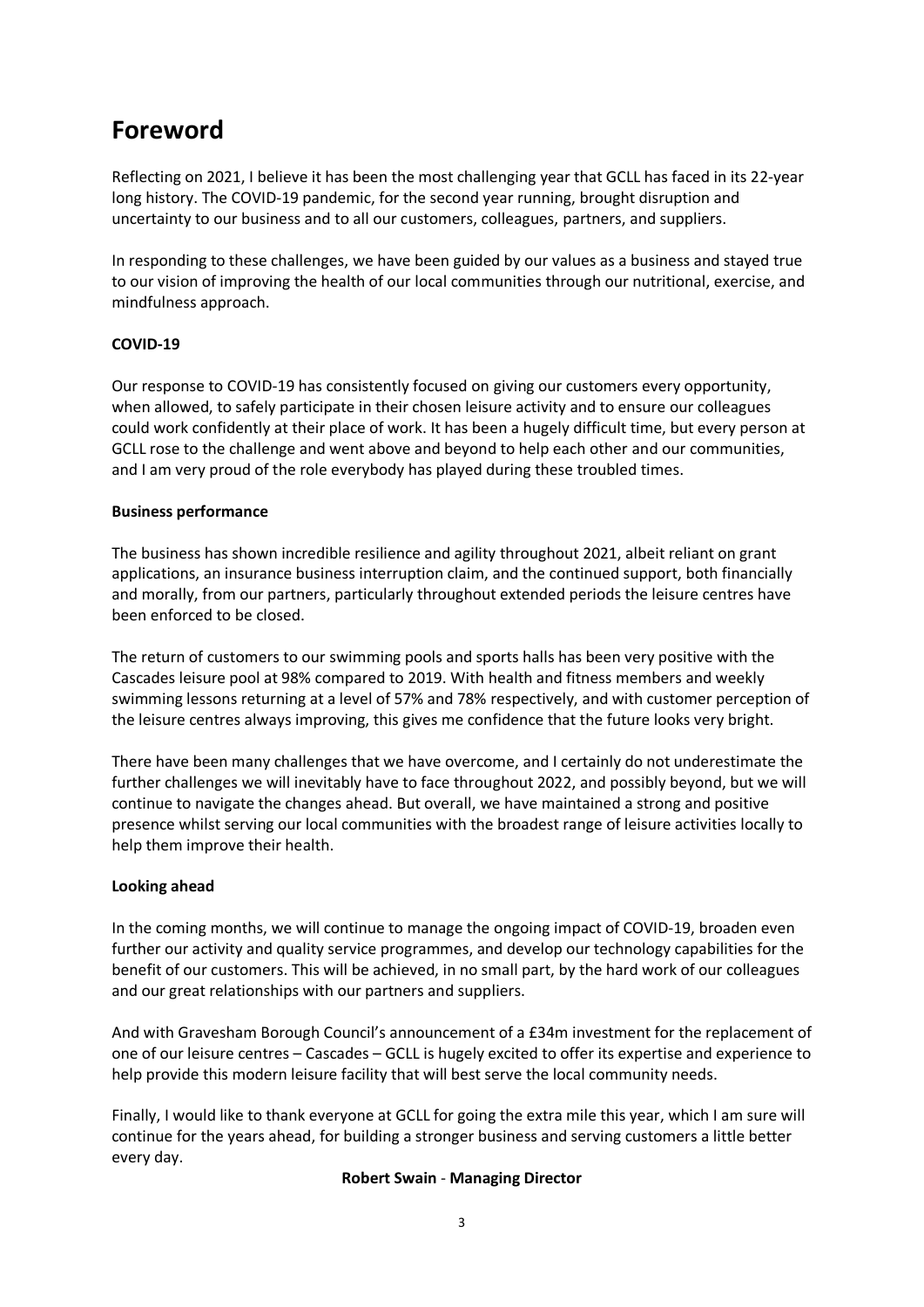## **Who we are**

Gravesham Community Leisure Limited (GCLL) was established in 1999 as a staff-owned industrial and provident society and is now registered under the Co-operative and Community Benefit and Societies Act 2014. It has charitable status and operates on a not-for-profit basis by reinvesting its surpluses back into the service and/or facilities it operates – all for the benefit of the local communities it serves.

GCLL is governed by its Management Board all of whom, other than the Managing Director, give of their time and commitment on a voluntary basis. It includes professional representation from staff society members, the leisure industry, the health service, users, and others with specific skills/experience.

# **Our Vision – Our Mission**

GCLL really understands WHY it does what it does and not just WHAT is does and HOW it does it!

Our ultimate reason WHY we do what we do is to have a positive impact upon the health of the communities we work in. This is not only achieved by attracting the already fit and healthy but to provide a huge commitment to helping, guiding, and supporting those who are suffering primarily from illnesses resulting from being overweight/obese.

Our Exercise – Nutrition – Mindfulness approach is legendary and well-respected in the industry as being the best way forward – someone's health is not just about exercise, as nutrition and mindfulness are both key game-changers if you really want to help the health of the nation!

# **Working with our Key Partners**

We have built a whole range of hugely successful partnerships since we first partnered with Gravesham Borough Council in 2000 to strategically manage Cascades and Cygnet Leisure Centres. In 2004, we partnered with Swanscombe and Greenhithe Town Council to add to our leisure centre portfolio by way of managing The Swanscombe Centre.

The fact that GCLL remains a financially viable organisation is a direct reflection on our key partners at Gravesham Borough Council and Swanscombe and Greenhithe Town Council being so supportive of GCLL throughout our most challenging period since the first lockdown on 20th March 2020.

GCLL therefore takes this opportunity again to formally record its appreciation and gratitude to both organisations and hopes that this level of support will continue throughout GCLL's recovery plan.

GCLL also applauds its partnership with its staff – TEAM GCLL. None of our successes since we started in 2000 could have been achieved without the commitment of every person who has joined our journey over the years. Our values are based around mutual trust, support and respect.

# **Management Board**

The Management Board saw the retirement of its longest standing representative, Mr David Hubbard, who had served on the Management Board in various roles since GCLL's inception in 2000.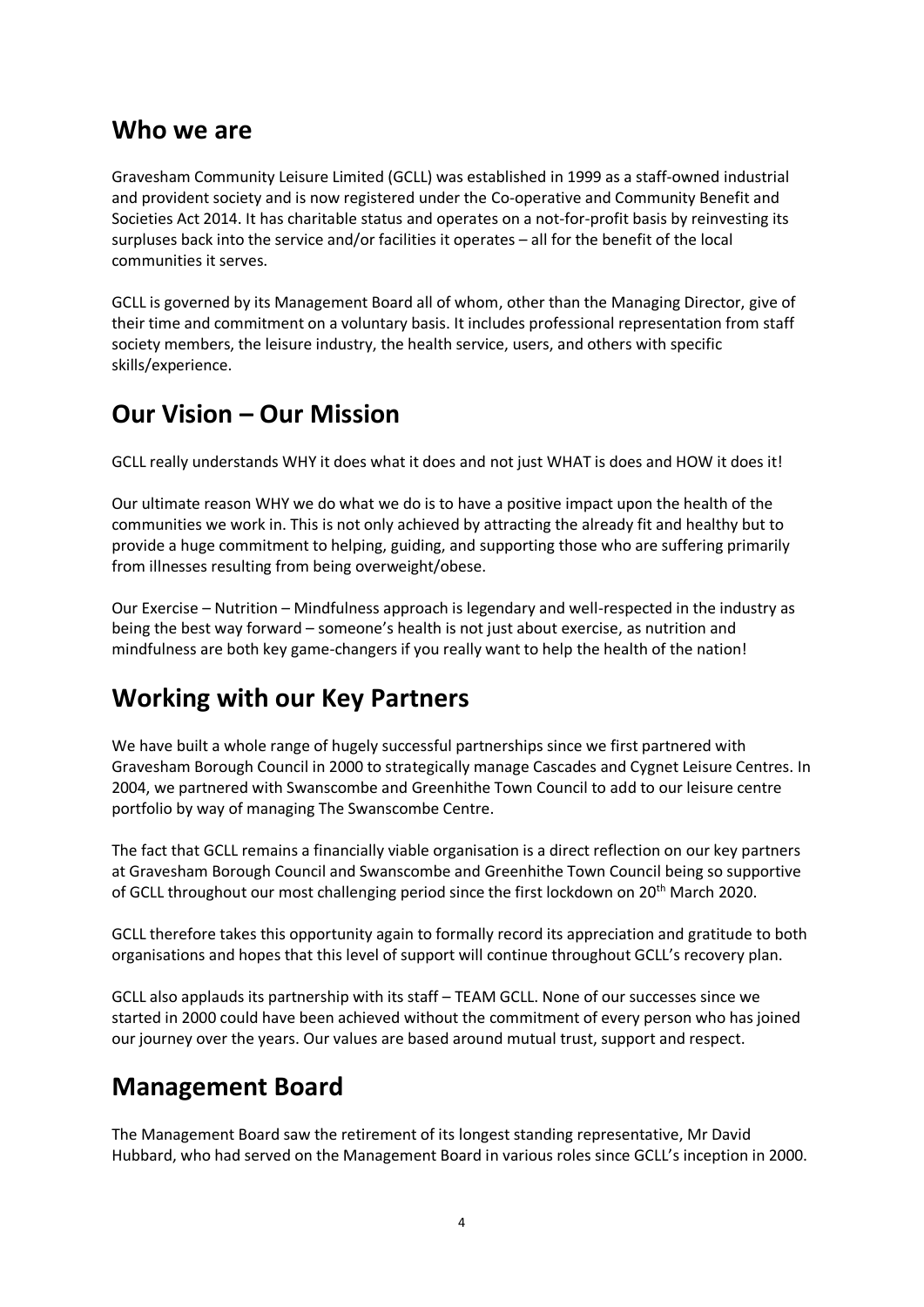Throughout David Hubbard's tenure as a Management Board Member, he has been instrumental in helping GCLL achieve the achievements it has achieved and will be sorely missed.

With 2021 again being a hugely challenging year, the Management Board should be applauded for their support and guidance, all of which is given on a voluntary basis.

There are several vacant Management Board positions, which GCLL has committed to throughout 2022 to recruit to. This also applies to recruiting Society Members from its workforce and subsequently, Staff Representatives to the Management Board.

| Chairman and Council Representative | <b>Cllr Shane Mochrie-Cox</b>        |
|-------------------------------------|--------------------------------------|
| <b>Staff Representative</b>         | Mrs Sonya Sims                       |
| Specialist Skill Representative     | Mr David Hopkins                     |
| Specialist Skill Representative     | Mr David Hubbard (to September 2021) |
| <b>Council Representative</b>       | <b>Cllr Peter Scollard</b>           |
| <b>Customer Representative</b>      | Kathlyn Thomas                       |
| <b>Customer Representative</b>      | Mrs Sue Butterfill                   |
| <b>Managing Director</b>            | Mr Robert Swain                      |

## **Senior Staffing Structure**

| <b>Managing Director</b>    | <b>Robert Swain</b>          |
|-----------------------------|------------------------------|
|                             |                              |
| Head of HR & IT             | Helen Lake                   |
| <b>Head of Finance</b>      | Nicky Pye                    |
| <b>Head of Operations</b>   | <b>Wayne Pedrick</b>         |
|                             |                              |
| <b>Operations Manager</b>   | Sam White (to December 2021) |
| <b>Fitness Manager</b>      | Gisella Webzell              |
| Sales and Marketing Manager | Lisa Hankinson               |

# **2021 Performance**

2021 saw GCLL successfully complete its 22nd year of operation.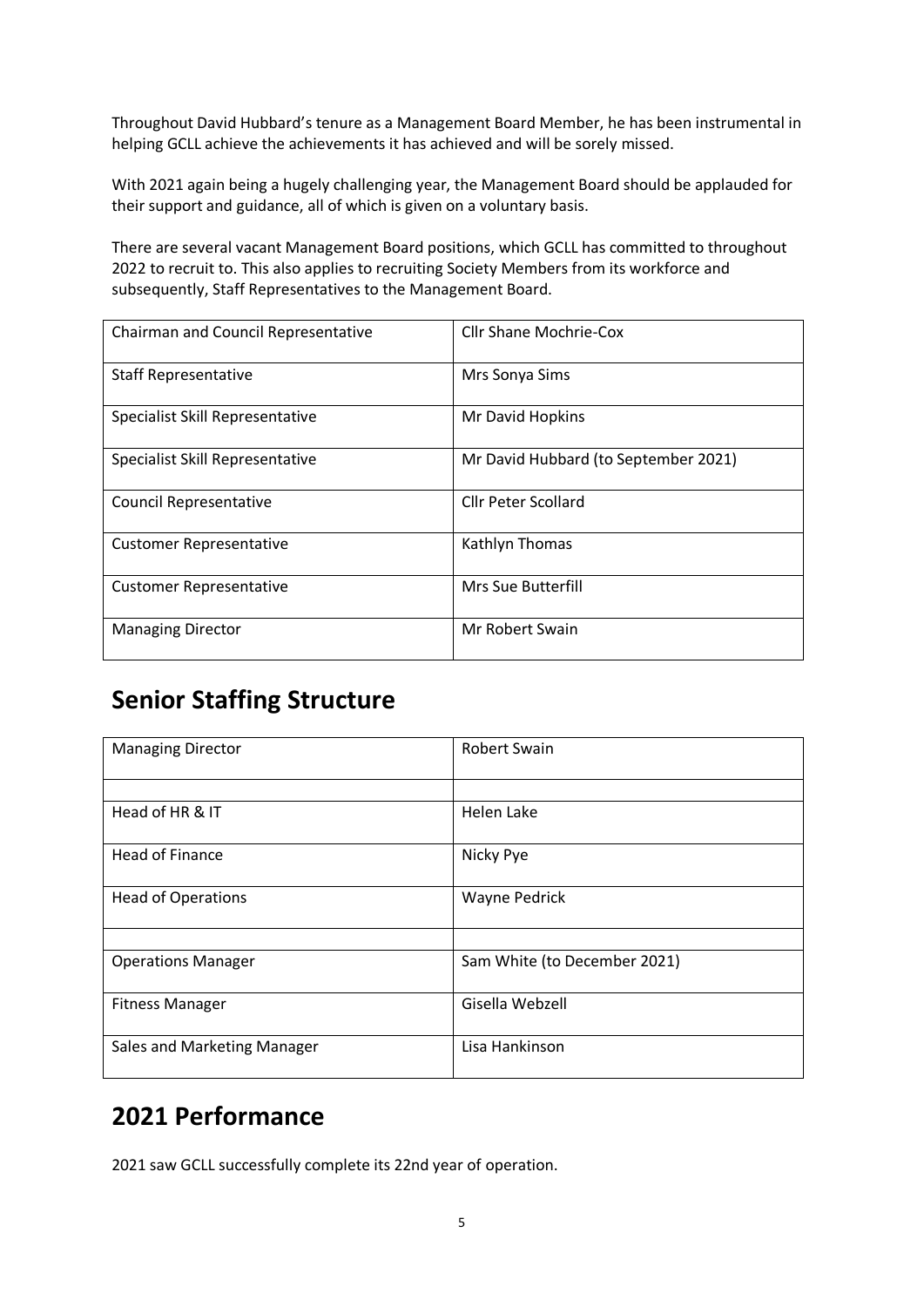The year started in the same vein as 2020 ended, with the leisure centres remaining closed under the Government lockdown restrictions for the period  $1<sup>st</sup>$  January to  $12<sup>th</sup>$  April. Like the two preceding lockdowns, GCLL received zero operational income yet still had to cover significant committed costs.

To help locally with the fight against the COVID-19 virus, GCLL offered all its venues to the NHS as potential testing/vaccination centres. The NHS took advantage of GCLL's offer at Swanscombe Leisure Centre, which became a testing station for the local community throughout the January to April period.

Although no operational income was received to 12<sup>th</sup> April, GCLL did receive £474,879 in grants, the majority of which was from the Governments National Leisure Recovery Fund. It also received £300,000 from a business interruption insurance claim and the Government extended its Furlough scheme to September of which GCLL claimed £212,811.

GCLL implemented its business recovery plan for the third time on 12<sup>th</sup> April. The primary objective of this plan was to ensure any re-opened activity area and/or programme took in to account the financial impact on GCLL's already precarious financial position.

April 12<sup>th</sup> also saw GCLL successfully implement its new, streamlined staff structure following the unfortunate redundancy programme that concluded in December 2020.

By  $25<sup>th</sup>$  July, all activity areas had re-opened although not all activity programmes had been.

Comparing the 2021 total attendances at all three sites to the same period of 2019 (prior to the first lockdown) – GCLL was at 59% to that in 2019. Pool attendances recovered very well with Cascades at 98% of what it was in 2019 even with the weekly swimming lessons restarting later in September. The sports halls at all sites recovered well too with them being at 86% compared to 2019.

The gym and group classes at Swanscombe leisure centre have both recovered very well with the gym being 13% above that of 2019 and the group classes at 82% of that of 2019. The respective performance at Cascades and Cygnet was not as good with Cascades at 60% and 59% respectively and Cygnet 54% and 38%.

The number of direct debit fitness memberships reflect the above attendance performance. The number of memberships held on 20<sup>th</sup> March 2020 (the day of the first lockdown) was 4,703. On 31<sup>st</sup> December 2021 this had reduced to 2,659 – 57% in comparison.

GCLL's swimming lesson direct debit membership has performed significantly better having returned to 78% of the numbers on  $20^{th}$  March 2020 (1,662).

The activity income generated since  $12<sup>th</sup>$  April to  $31<sup>st</sup>$  December (excluding grants and the insurance claim) was £1,885,404 with operating costs of £2,187,470 (inclusive of the Furlough payments being offset against salary costs). Therefore, an operational loss of £302,066. It should be noted that the operating costs included a management fee payment to GBC of £132,184.

Although the above performance is pleasing, there remains some real challenges for GCLL as it continues with its Covid-19 Recovery Plan, but with the continued support from its partners, GCLL will remain a financially viable organisation.